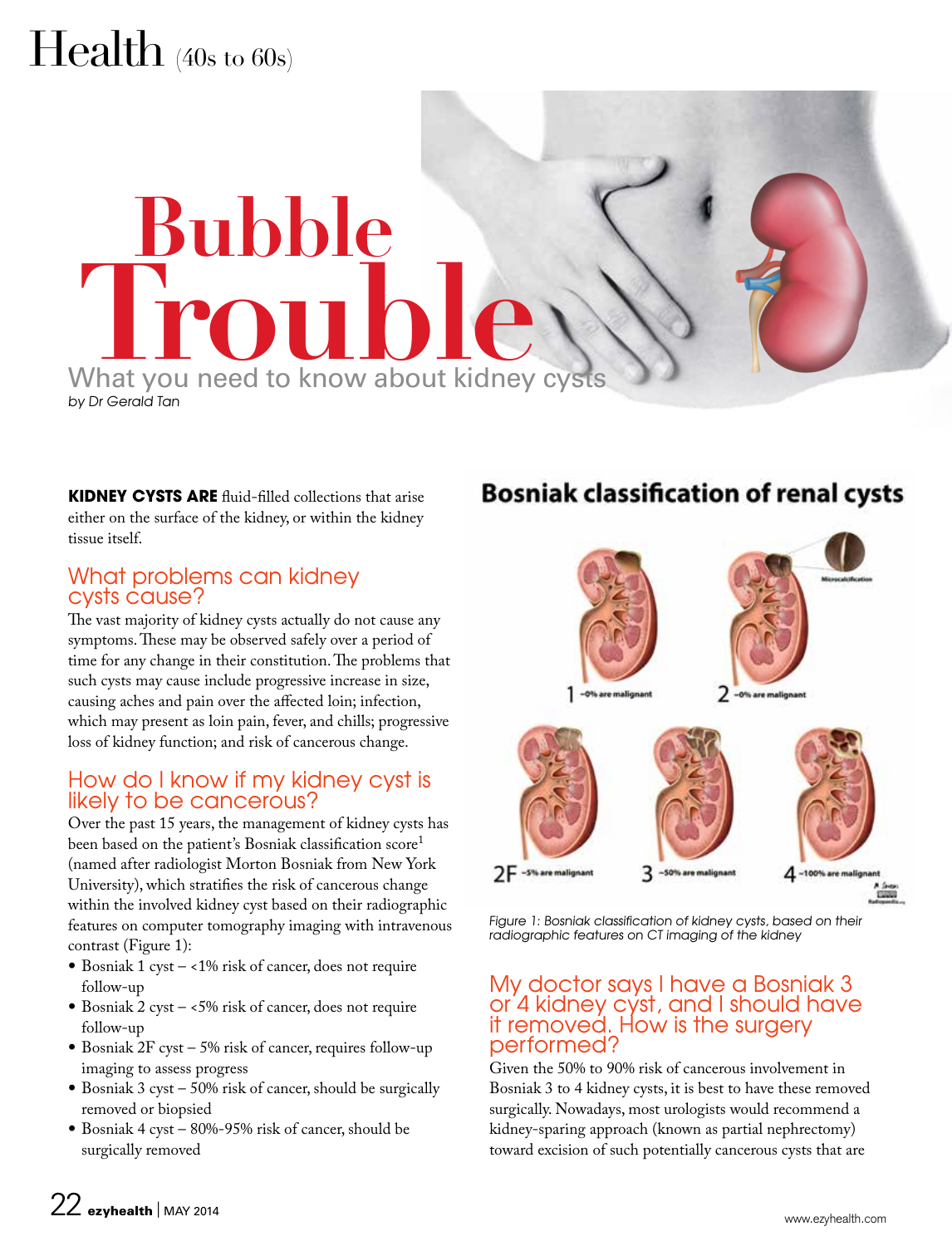Mr Raymond Yeoh, 37 years old

#### How did you find out that you had a likely cancerous cyst in your kidney? Did you have any symptoms?

**Mr Yeoh:** I had undergone a comprehensive health screening exercise that detected the anomaly through the ultrasound scan, which I followed up with a more comprehensive magnetic resonance imaging (MRI) scan in the abdomen area. As I exhibited no related symptoms and at 36 years of age, I felt confident prior to my first consult that it was going to be benign and would simply 'clear' itself up over time. My optimism, while not misplaced, was indeed misguided. When I was told that it was a Bosniak 4 cyst, I failed to grasp the nuances of my condition. Probably it was cancer, but as it was not a certainty. I struggled with the decision to proceed with open surgery.

#### What treatment was proposed by your doctor, and which treatment did you eventually choose?

**Mr Yeoh:** Dr Gerald Tan was not my first doctor, but I am very thankful he subsequently became my attending physician. He exhibited a good grasp of the issues at hand and was very patient in explaining the various options available for treatment. He adequately addressed the ramifications of the different methods. He even prepared slides to show me his explanations. It was comforting. In the end, I opted for the Robotic-Assisted Laparoscopic Partial Nephrectomy (RALPN), which to my knowledge is not readily offered in every hospital. I had chosen it on the premise that I could save a large part of my kidney, and the recovery post-surgery was going to be quicker barring any severe complications.

#### Can you share with us your experience with robotic kidney-sparing surgery? How long were you in hospital?

**Mr Yeoh:** If this is a viable treatment for your condition, go for it! It is minimally invasive and far less damaging to your tissue wounds. My recovery rate was quick, and I was discharged after a three-night hospital stay. The immediate sensations after waking from surgery was just general discomfort and overall weakness, but I attributed that mostly to the general anesthesia. There were no specific sharp pangs of pain that I could recall, although you tend to be more wary. Sleep and rest were vital within the 24-hours post-surgery, but thereafter I could tell my body was recovering stronger as the hours passed. The next 24 hours allowed me to get back on my feet, and I had progressed onto a soft diet for my meals. It was also assuring that Dr Gerald reviewed me periodically and aptly described my recovery process.

#### Your final laboratory report confirmed that the cyst was indeed early kidney cancer. How did you feel when you received this news?

**Mr Yeoh:** At that very moment, I took a deep breath and was in two minds really – perhaps to calm myself for knowing with certainty that I was dealing with cancer and perhaps a sigh of relief that the recent RALPN was successful. In the days to come, I viewed the news distinctly positive as this was the best possible outcome one could possible hope for, i.e. early detection and complete excision. If I had delayed, most likely the prognosis wouldn't have been as favourable. I am very thankful my life has been extended, and the anguish I put my loved ones through was warranted.

less than 4cm in size. In this surgery, the affected segment of kidney is removed with a 1cm margin of normal tissue, preserving the rest of the unaffected kidney. Surgical removal of such Stage 1 kidney cancers, while sparing the rest of the unaffected kidney, has now been established as the current international standard of care advocated by the European Association of Urology and American Urological Association.<sup>2,3</sup> Nephron-sparing surgery (NSS) is now preferred to radical nephrectomy, where the entire kidney is removed. Several large-scale studies have found that patients who undergo nephron-sparing surgery live longer and have a significantly lower risk of developing hypertension, ischaemic heart disease, or strokes over the long-term compared to patients who had their entire kidney removed.<sup>4</sup>

NSS may be performed through three approaches: (1) traditional open surgery, which involves a 15cm to 20cm incision in the abdomen or flank; (2) laparoscopic surgery, which is performed through small incisions in the abdomen; or (3) robotic surgery, using the da Vinci® surgical robot to remove the tumour and sew up the resulting defect in the affected kidney. Minimally invasive surgery, with or without robotic instrumentation, offers many advantages over traditional open surgery – small incisions result in significantly less pain, much quicker recovery, shorter hospital stays, and earlier return to daily activities. For open surgery, many patients complain of chronic pain or numbness over the large incision (Figure 2).